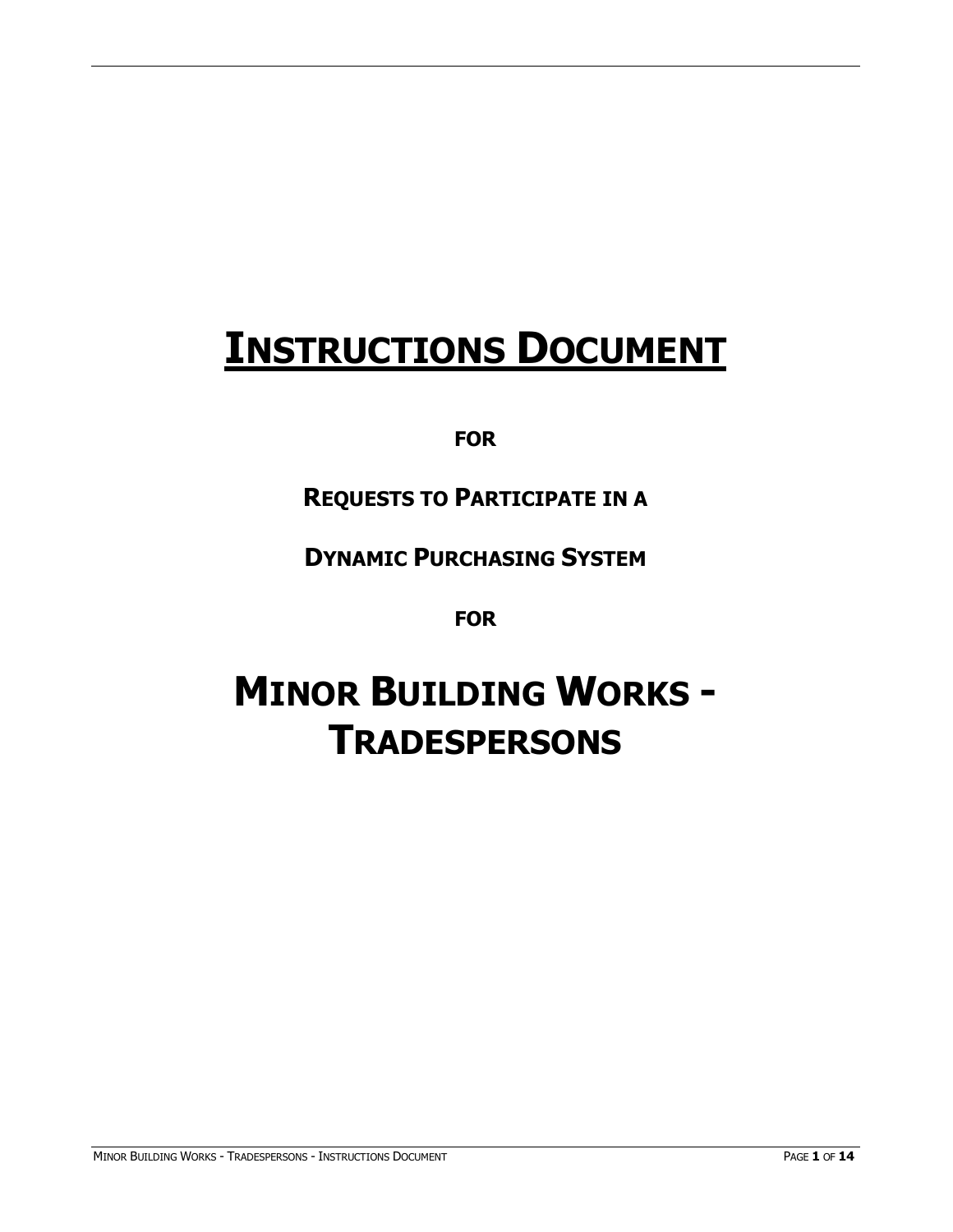# **TABLE OF CONTENTS**

| 1.0 |     |                                                                         |  |
|-----|-----|-------------------------------------------------------------------------|--|
|     | 1.1 |                                                                         |  |
|     | 1.2 |                                                                         |  |
|     | 1.3 |                                                                         |  |
| 2.0 |     |                                                                         |  |
|     | 2.1 |                                                                         |  |
|     | 2.2 |                                                                         |  |
| 3.0 |     |                                                                         |  |
|     | 3.1 |                                                                         |  |
|     | 3.2 |                                                                         |  |
|     | 3.3 |                                                                         |  |
|     | 3.4 |                                                                         |  |
|     | 3.5 |                                                                         |  |
|     | 3.6 |                                                                         |  |
|     | 3.7 |                                                                         |  |
| 4.0 |     |                                                                         |  |
|     | 4.1 |                                                                         |  |
|     | 4.2 | <b>ESPD</b>                                                             |  |
|     | 4.3 |                                                                         |  |
|     | 4.4 |                                                                         |  |
| 5.0 |     |                                                                         |  |
|     | 5.1 |                                                                         |  |
|     | 5.2 |                                                                         |  |
|     | 5.3 |                                                                         |  |
|     | 5.4 |                                                                         |  |
|     | 5.5 |                                                                         |  |
|     | 5.6 |                                                                         |  |
| 6.0 |     | APPENDIX 1 - PROCESS FLOW FOR APPLICATIONS FOR ADMITTANCE TO THE DPS 14 |  |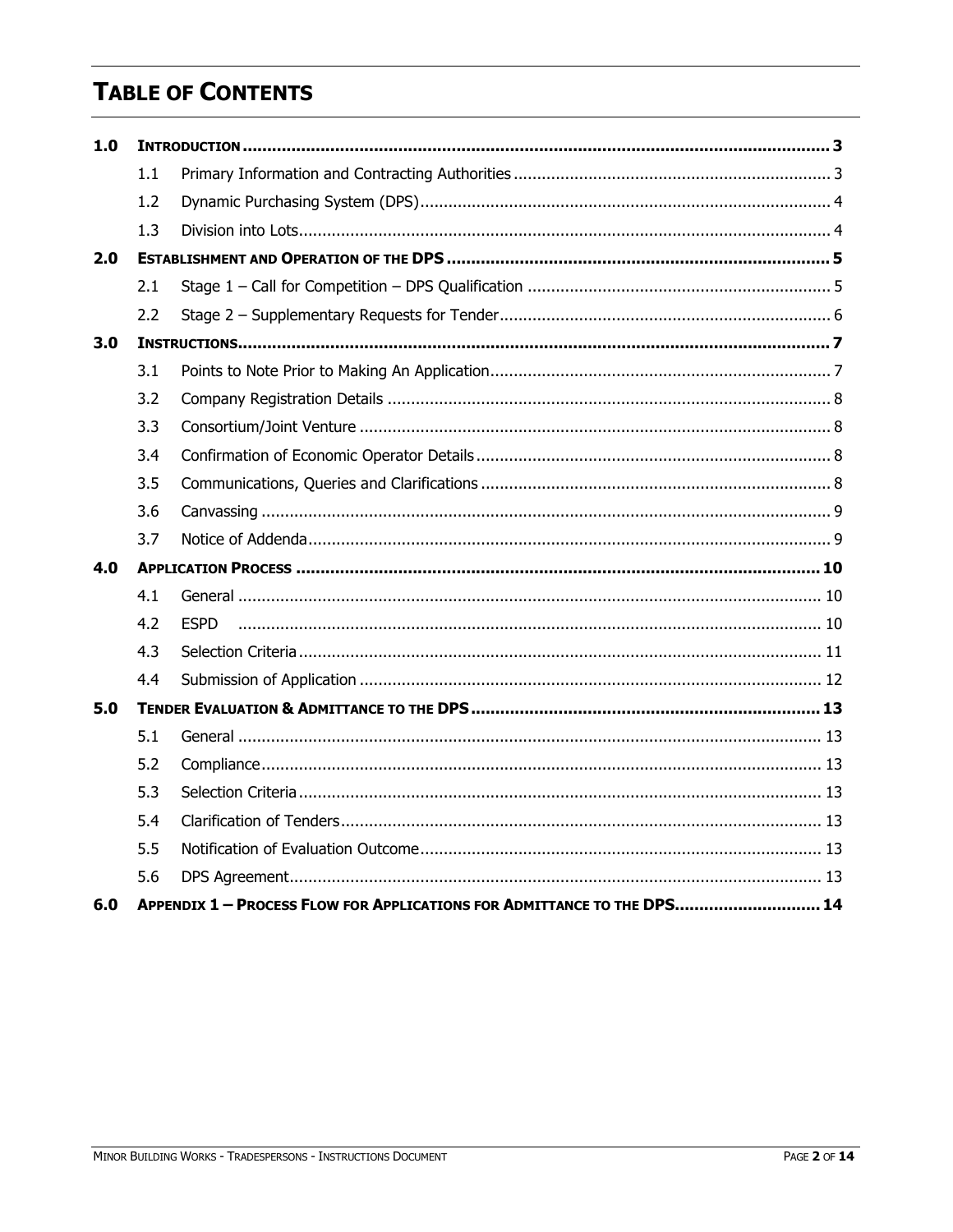## <span id="page-2-0"></span>**1.0 INTRODUCTION**

#### <span id="page-2-1"></span>**1.1 PRIMARY INFORMATION AND CONTRACTING AUTHORITIES**

- 1.1.1 The Local Government Operational Procurement Centre (hereinafter referred to as "the LGOPC")<sup>1</sup>, acting as a central purchasing body<sup>2</sup> under the auspices of Kerry County Council, is co-ordinating the establishment of a Dynamic Purchasing System of Economic Operators<sup>3</sup> for Minor Building Works -Tradespersons (hereinafter referred to as "the DPS") on behalf of contracting authorities<sup>4</sup>.
- 1.1.2 The contracting authorities eligible to partake in the DPS (hereinafter referred to as "the Contracting Authorities") include:
	- Ministers of the Government of Ireland; Central Government Departments; offices and noncommercial agencies and organisations which have a formal reporting and legal relationship to Central Government Departments, including all local authorities in Ireland (as defined in the Local Government Act 2014), (themselves including regional assemblies, local enterprise boards and library bodies), and those approved housing bodies which also constitute "bodies governed by public law" within the meaning of Regulation 2 of the European Union (Award of Public Authority Contracts Regulations 2016 (S. I. No. 284 of 2016) (hereinafter referred to as "the Regulations"), listed on the Register of Approved Housing Bodies maintained by the Department of Housing, Local Government and Heritage currently approved under section 6 of the Housing Act 1992;
	- Contracting authorities in the Irish health sector including but not limited to the Health Service Executive (HSE); the Health Information and Quality Authority (HIQA) and HSE funded Agencies delivering health and personal social services funded by more than 50% from Exchequer funds;
	- Contracting authorities which are Third Level Educational Institutions (including universities, institutes of technology and members of the Education Procurement Service);
	- Contracting authorities which are Education and Training Boards (ETBs) and ETB schools, and primary, post-primary, special and secondary schools as well as ETBs acting on behalf of schools;
	- An Garda Síochána (Police);
	- The Irish Prison Service;
	- The Defence Forces;
	- The Housing Agency;
	- Such other contracting authorities as may be notified to Economic Operators from time to time.
- 1.1.3 Economic Operators admitted to the DPS will be invited to participate in Supplementary Requests for Tender<sup>5</sup> (hereinafter referred to as "Supplementary Request(s) for Tender") issued by the Contracting Authorities through [www.supplygov.ie](http://www.supplygov.ie/)<sup>6</sup> (hereinafter referred to as "Supplygov") for Minor Building Works – Tradespersons (hereinafter collectively referred to as "Services/Works") during the Period of Validity<sup>7</sup> of the DPS.

 $^7$  Period of Validity means the duration ('lifetime') of the DPS. The Period of Validity will commence on the day the DPS is established - being the first date on which the Contracting Authorities may issue Supplementary Requests for Tender. **Important Note: This is identified as the "DPS Tender Start Time" on [www.etenders.gov.ie](http://www.etenders.gov.ie/) (hereinafter referred to as "eTenders").**

MINOR BUILDING WORKS - TRADESPERSONS - INSTRUCTIONS DOCUMENT PAGE **3** OF **14**

<sup>&</sup>lt;sup>1</sup> The LGOPC is responsible for the development and implementation of central purchasing mechanisms for the Category Councils of Plant Hire and Minor Building Works & Civils as established by the Office of Government Procurement.

<sup>&</sup>lt;sup>2</sup> Central Purchasing Body means a central purchasing body as defined by Regulation 2(1) of the European Union (Award of Public Authority Contracts) Regulations 2016 (S. I. No. 284 of 2016) (hereinafter referred to as "the Regulations").

 $3$  Economic Operator means an economic operator as defined by Regulation  $2(1)$  of the Regulations.

<sup>4</sup> Contracting authorities means a contracting authority as defined by Regulation 2(1) of the Regulations.

<sup>5</sup> Supplementary Request for Tender means a request for tender issued by the Contracting Authorities to the Economic Operators admitted to the DPS vi[a www.supplygov.ie](http://www.supplygov.ie/) for a Supplementary Request for Tender Contract (hereinafter referred to as an "sRFT Contract").

<sup>&</sup>lt;sup>6</sup>[www.supplygov.i](http://www.supplygov/)e is a procurement platform operated by the LGOPC facilitating Local Authorities and other state agencies in the public procurement of goods, works and services from economic operators.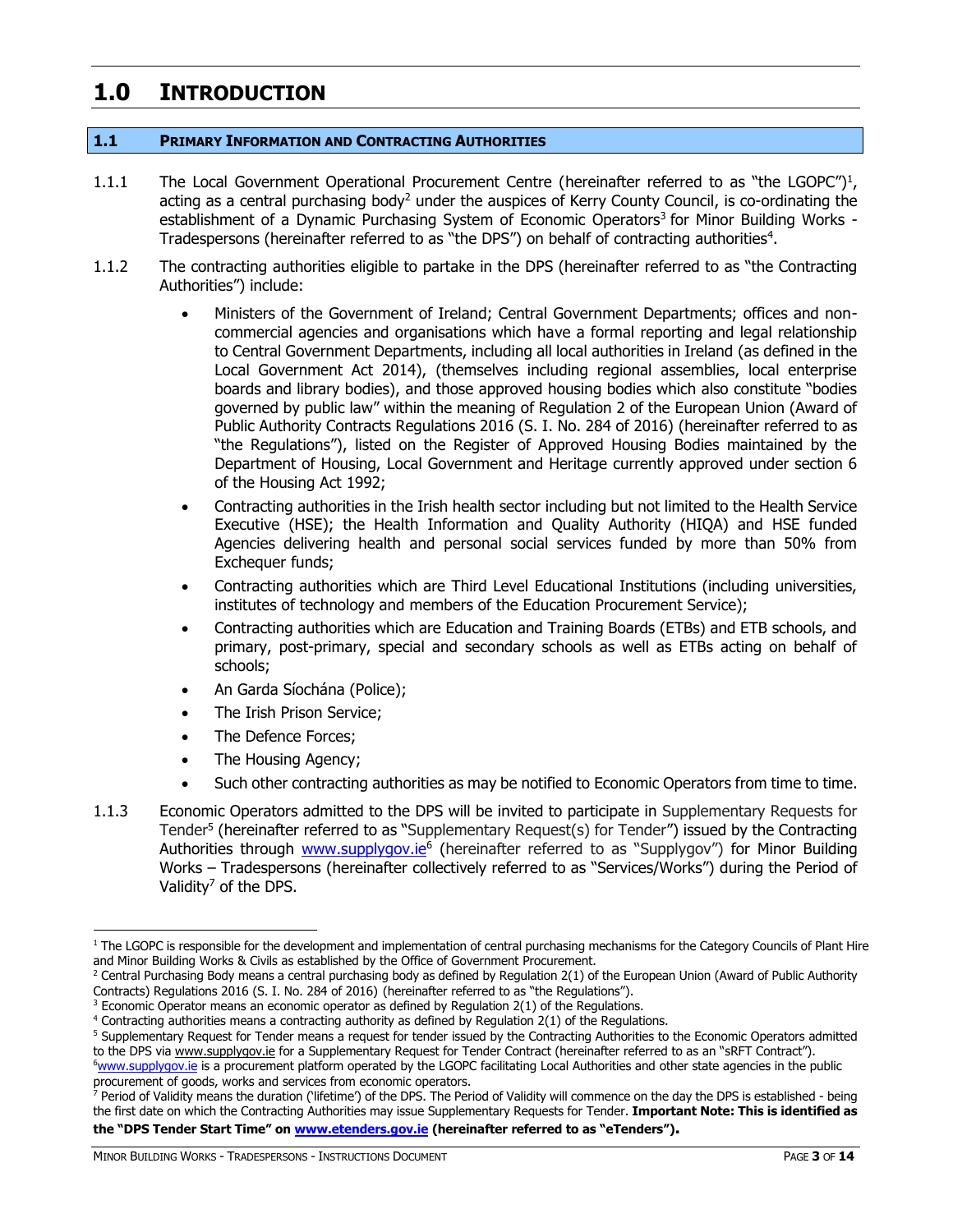- 1.1.4 It is anticipated that the DPS will commence in Quarter 3, 2021.
- 1.1.5 The Period of Validity will be five years. The LGOPC may, subject to compliance with the Regulations, amend the Period of Validity.
- 1.1.6 The total value of contracts to be awarded under the DPS (hereinafter referred to as "sRFT Contract(s)")<sup>8</sup> is estimated to exceed the threshold whereby Directive 2014/24 EU and the Regulations apply to this call for competition.

#### <span id="page-3-0"></span>**1.2 DYNAMIC PURCHASING SYSTEM (DPS)**

- 1.2.1 A Dynamic Purchasing System is a two-stage electronic process that Contracting Authorities use to streamline the procurement of commonly available goods, works or services that meet their requirements from all suitably qualified Economic Operators that have been admitted.
- 1.2.2 Following the initial establishment of a Dynamic Purchasing System, the system re-opens to receive requests to participate from new and previously unsuccessful Economic Operators.
- 1.2.3 The initial phase of a Dynamic Purchasing System covers the assessment of exclusion grounds and selection criteria only and all Economic Operators that pass this assessment shall be admitted (there is no limit to the number of Economic Operators that may be admitted to a Dynamic Purchasing System). Individual contracts are subsequently awarded, following further competition, at the second stage of the procurement process.

#### <span id="page-3-1"></span>**1.3 DIVISION INTO LOTS**

1.3.1 The DPS will be divided into the following lots:

| <b>LOT</b><br><b>REFERENCE</b> | <b>DESCRIPTION</b>                           |
|--------------------------------|----------------------------------------------|
| Lot 1                          | <b>Electrical Works</b>                      |
| Lot 2                          | <b>Plumbing Works</b>                        |
| Lot 3                          | Renewable Energy Systems and Ancillary Works |

- 1.3.2 The General Specification included in the DPS Agreement provides more details on the scope of the lots.
- 1.3.3 Economic Operators wishing to participate in the lots above must apply for each lot separately.
- 1.3.4 Economic Operators admitted to the DPS for a particular lot may apply to participate in an additional lot at any time.
- 1.3.5 The addition of a new lot to the DPS by the LGOPC will require Economic Operators and any existing Economic Operators admitted to the DPS to make a new application in order to participate in that lot.

MINOR BUILDING WORKS - TRADESPERSONS - INSTRUCTIONS DOCUMENT PAGE **4** OF **14**

<sup>&</sup>lt;sup>8</sup> SRFT Contract means a contract for Services/Works entered between an Economic Operator and a Contracting Authority following a Supplementary Request for Tender.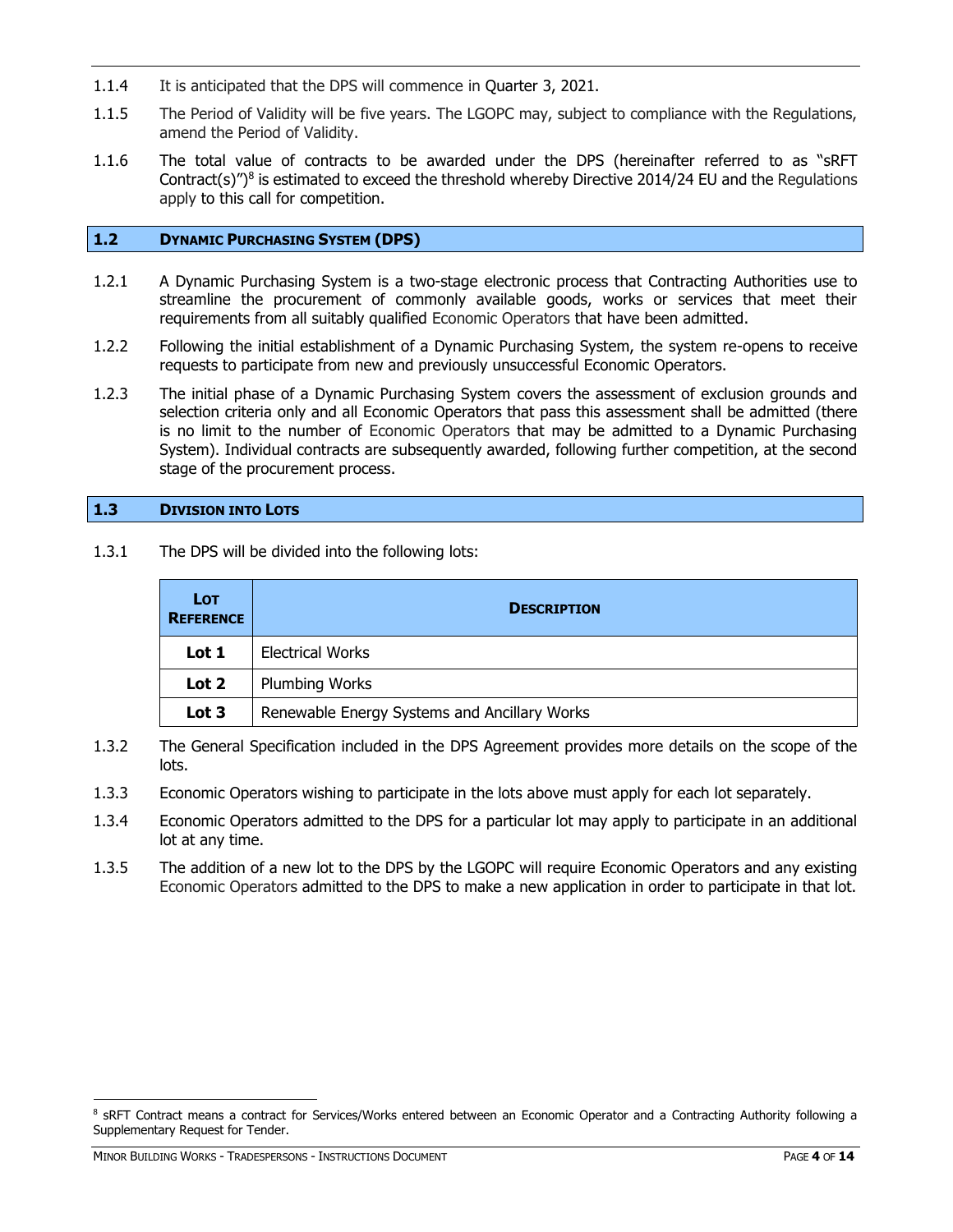## <span id="page-4-0"></span>**2.0 ESTABLISHMENT AND OPERATION OF THE DPS**

#### <span id="page-4-1"></span>**2.1 STAGE 1 – CALL FOR COMPETITION – DPS QUALIFICATION**

#### **This stage is hosted on [www.etenders.gov.ie](http://www.etenders.gov.ie/)**<sup>9</sup> **(hereinafter referred to as "eTenders").**

- 2.1.1 Stage 1 is the call for competition issued by the LGOPC seeking requests to participate (hereinafter referred to as "application(s)") in the DPS. In stage 1, the LGOPC assesses the Economic Operator against the exclusion grounds and selection criteria only. All Economic Operators that pass this assessment are admitted to the DPS as there is no limit to the number of Economic Operators that may be admitted.
- 2.1.2 Instructions on how to complete an application are outlined in **Section 4.0: Application Process** of this document.
- 2.1.3 Applications will be assessed in accordance with **Section 5.0: Tender Evaluation and Admittance to the DPS.**

#### **Initial Application Period and Establishment of the DPS**

- 2.1.4 The Initial Application Period deadline for submission of applications for the initial establishment of the DPS is indicated on eTenders. An Economic Operator may submit an application for the initial establishment of the DPS any time prior to this date.
- 2.1.5 Once the Initial Application Period has passed, the LGOPC shall assess all applications received prior to the end of the Initial Application Period. On completion of this assessment, the LGOPC shall notify all Economic Operators of the outcome of their application.
- 2.1.6 A minimum standstill period of 14 days shall apply following notifications to all Economic Operators that submitted applications during the Initial Application Period.
- 2.1.7 Following the standstill period, the LGOPC shall:
	- a) invite the successful Economic Operators to execute the DPS Agreement on Supplygov; and
	- b) formally establish the DPS.
- 2.1.8 The DPS will then become operative and open to the Contracting Authorities to issue Supplementary Requests for Tender and award sRFT Contracts (this is the DPS Tender Start Time and the date of the commencement of the Period of Validity).
- 2.1.9 Contracting Authorities may not issue Supplementary Requests for Tender or award sRFT Contracts prior to the DPS Tender Start Time.

#### **New Applications After the Expiry of the Initial Application Period**

- 2.1.10 An applicant that submits an application after the end of the Initial Application Period shall not be notified of the result of the application until after the DPS Tender Start Time.
- 2.1.11 Subject to section 2.1.12 herein, the DPS will remain open to receive applications from new and previously unsuccessful Economic Operators throughout the Period of Validity. These applications must be submitted through eTenders.

<sup>&</sup>lt;sup>9</sup> eTenders is a procurement platform administered by the Office of Government Procurement facilitating local authorities and other state agencies in the public procurement of goods, works and services.

MINOR BUILDING WORKS - TRADESPERSONS - INSTRUCTIONS DOCUMENT PAGE **5** OF **14**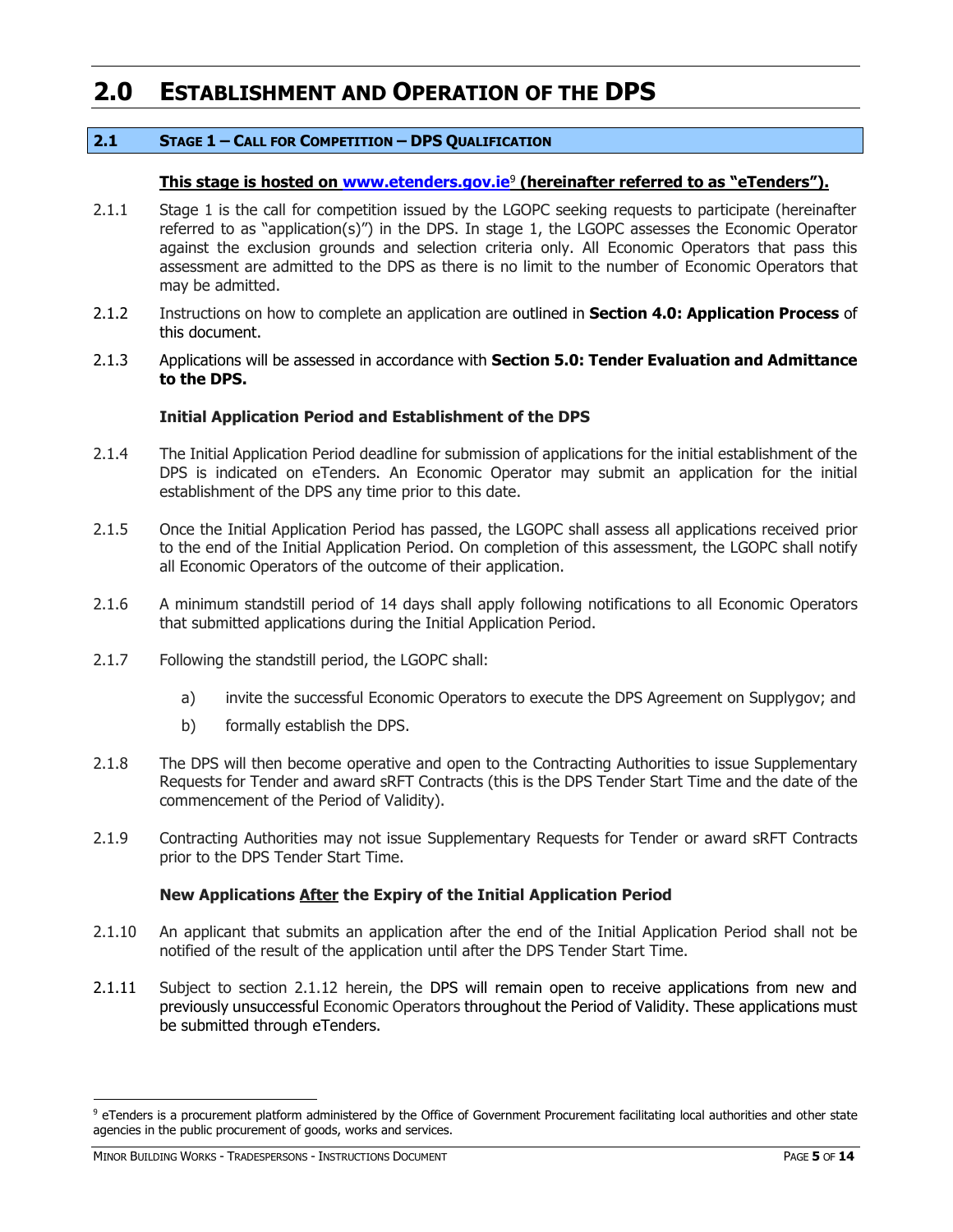- 2.1.12 The LGOPC may temporarily suspend the receipt and acceptance of applications to the DPS for operational and logistical reasons during the Period of Validity. During such periods, the LGOPC will not be in a position to receive or accept applications from Economic Operators. In circumstances where the receipt or acceptance of applications is being temporarily suspended, the LGOPC shall: (a) advise Economic Operators in advance of the dates when applications are temporarily suspended and cannot be accepted; (b) minimise such temporary suspensions for as short a period as possible; and (c) advise Economic Operators when the suspension will come to an end and when applications can be received and accepted again.
- 2.1.13 An application submitted after the DPS Tender Start Time, other than during a period of suspension as identified in accordance with section 2.1.12, will be assessed and receive notification of the outcome within 10 working days following receipt of same $^{10}$ .
- 2.1.14 No standstill period applies to applications received after the DPS Tender Start Time.
- 2.1.15 The LGOPC shall invite all successful Economic Operators to execute the DPS Agreement on Supplygov.

#### <span id="page-5-0"></span>**2.2 STAGE 2 – SUPPLEMENTARY REQUESTS FOR TENDER**

#### **This stage is hosted on [www.supplygov.ie](http://www.supplygov.ie/) (hereinafter referred to as "Supplygov").**

2.2.1 Stage 2 involves the Contracting Authorities inviting the Economic Operators admitted to the DPS to tender for specific sRFT Contracts. Contracting Authorities shall invite, per Lot, all Economic Operators admitted to the DPS that have indicated an interest in tendering for those region(s) selected as part of their application. A table illustrating the establishment and operation of the DPS is contained within Appendix 1 attached hereto.

 $10$  This time limit may be extended to 15 working days in individual cases in accordance with the provisions of Regulation 34 (16).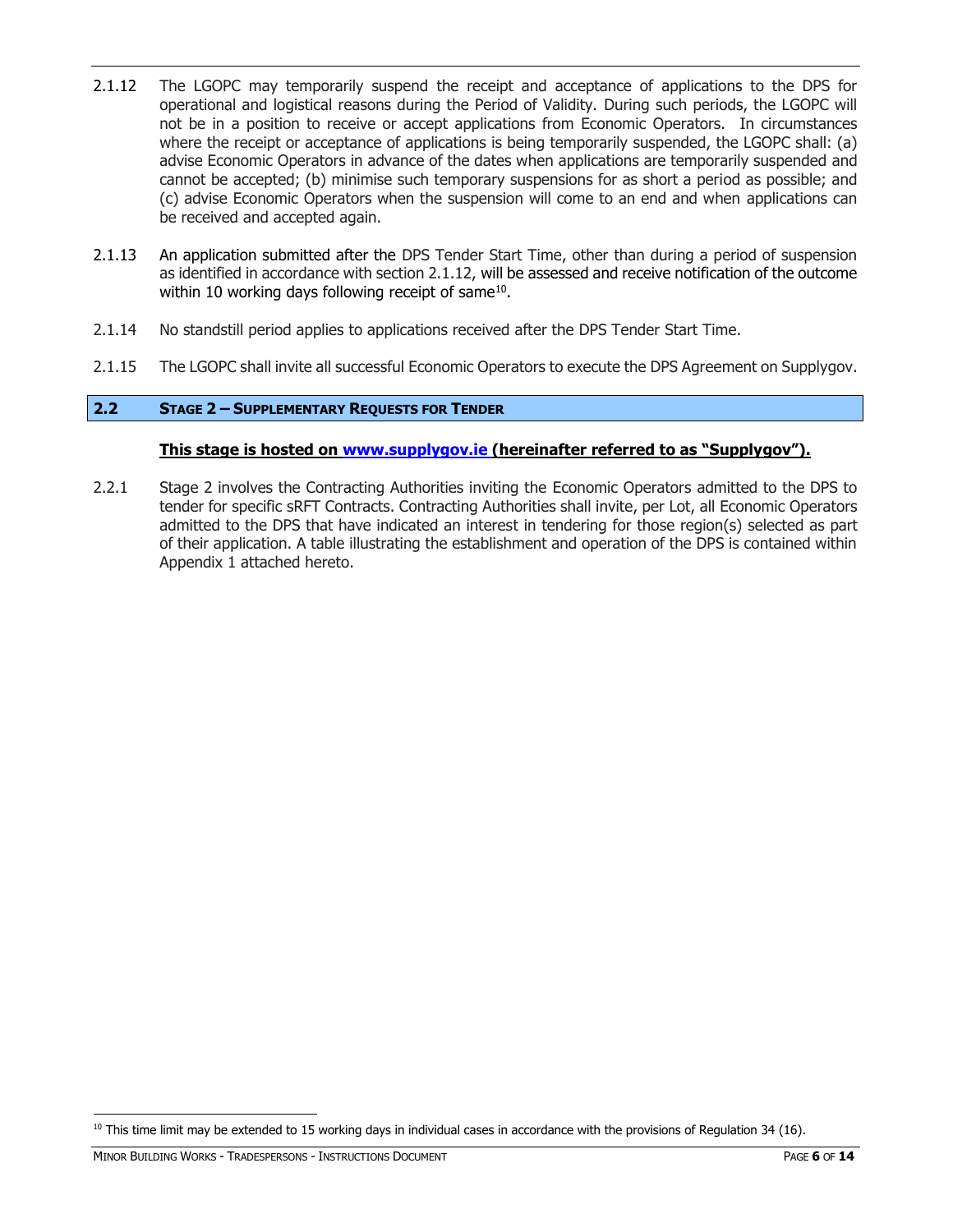## <span id="page-6-0"></span>**3.0 INSTRUCTIONS**

#### <span id="page-6-1"></span>**3.1 POINTS TO NOTE PRIOR TO MAKING AN APPLICATION**

- 3.1.1 All documentation, information and communications relating to the DPS, including the Tender Documents<sup>11</sup>, are published on eTenders under the Contract Notice, which supersede and replace all previous documentation, communications and correspondence issued by the LGOPC and/or the Contracting Authorities in relation to same.
- 3.1.2 If an Economic Operator becomes aware of any ambiguity, discrepancy, error or omission in the Tender Documents or in the online application process, it shall immediately notify the LGOPC through the eTenders messaging system.
- 3.1.3 The LGOPC gives no assurances as to the level of expenditure by the Contracting Authorities through the DPS and the admittance of an Economic Operator to the DPS does not constitute a commitment from the Contracting Authorities to enter into sRFT Contracts with the Economic Operator. Any costs incurred by the Economic Operator, howsoever arising, in making an application shall be the Economic Operator's own liability.
- 3.1.4 The Tender Documents, in whole or in part, may not be reproduced, stored, transmitted or used for purposes other than this tender competition without the prior written permission of the LGOPC.
- 3.1.5 The LGOPC, acting in its sole discretion, may, by giving written notice, cancel this tender competition at any stage prior to the formal establishment of the DPS (or at any time during the Period of Validity) without recompense to the Economic Operator.
- 3.1.6 It shall be the responsibility of the Economic Operator to fulfil the obligations under the DPS Agreement and any sRFT Contract, notwithstanding any changes in circulars, law, regulations, taxation or duties or other restrictions that might arise following the withdrawal of the United Kingdom from membership of the European Union.
- 3.1.7 Economic Operators can make only one application per lot (per Economic Operator) in response to this tender competition.
- 3.1.8 Economic Operators not currently registered on eTenders must register as a "Supplier" on eTenders in order to make an application.
- 3.1.9 Economic Operators must:
	- fully comply with this Instructions Document and a failure to do so may result in the application being deemed non-compliant. An Economic Operator that makes an application that is deemed non-compliant shall not be admitted to the DPS;
	- read the Tender Documents carefully and ensure that they fully understand the requirements of this tender competition and the terms of the DPS Agreement prior to applying;
	- take into account: (a) upload speeds may vary and; (b) there is a maximum upload limit of 2.14GB per file (documents larger than this should be divided into smaller files prior to upload);
	- ensure electronic documents are not corrupt.
- 3.1.10 The LGOPC will not issue hard copy correspondence relating to any aspect of this tender competition.
- 3.1.11 All correspondence will be issued via eTenders only and it is the responsibility of the Economic Operator to ensure that its correct email address for the receipt of electronic correspondence is recorded on its eTenders account.

<sup>&</sup>lt;sup>11</sup> Tender Documents mean the Instructions Document, the Agreement, the ESPD, the Selection Criteria for each Lot, associated Contract(s) and Forms to be completed.

MINOR BUILDING WORKS - TRADESPERSONS - INSTRUCTIONS DOCUMENT PAGE **7** OF **14**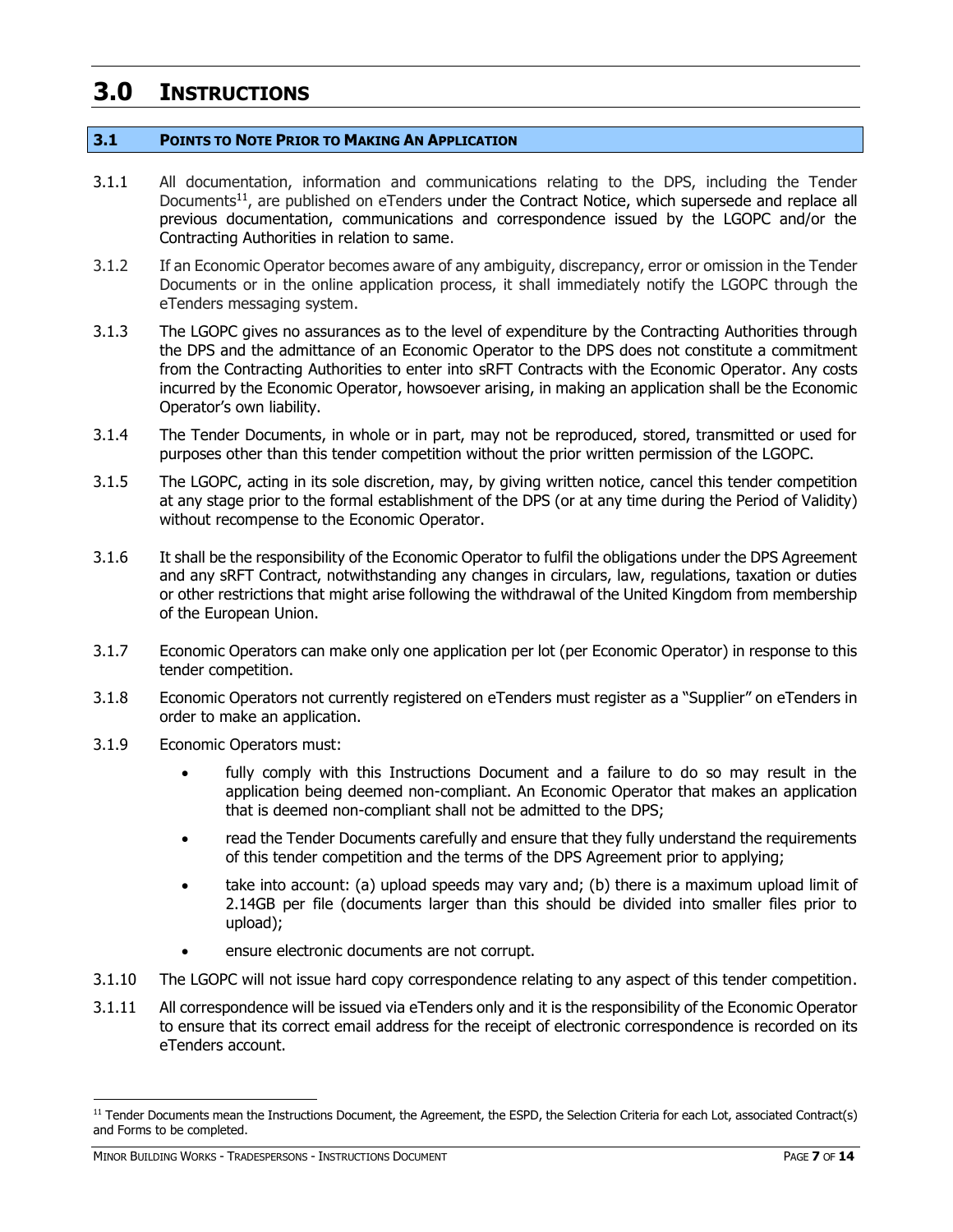- 3.1.12 If links are not working in any electronic correspondence (due to internal firewalls or IT security), log in directly via the eTenders portal to view.
- 3.1.13 All Economic Operators should include [noreply@eu-supply.com](mailto:noreply@eu-supply.com) in their spam filters (if they use a filtering tool) in order to receive notifications.
- 3.1.14 Should an Economic Operator experience any technical difficulty with any aspect of its application on eTenders, please contact the eTenders Support Desk on 353 (0) 21 243 92 77 or via etenders@eusupply.com.

#### <span id="page-7-0"></span>**3.2 COMPANY REGISTRATION DETAILS**

- 3.2.1 Where an Economic Operator is registered with the Companies Registration Office (hereinafter referred to as the "CRO") it must ensure that:
	- the registered company name and address as recorded in the CRO are used in all relevant parts of the application.
- 3.2.2 Where an Economic Operator is not registered with the CRO it must ensure that:
	- the Economic Operator's name and address as registered with its VAT/Tax Registration Number is used in all relevant parts of the application.

#### <span id="page-7-1"></span>**3.3 CONSORTIUM/JOINT VENTURE**

- 3.3.1 An Economic Operator comprising of a consortium or joint venture (hereinafter collectively referred to as the "Consortium") will not be required to convert into a specific legal entity to submit an application but may be required to do so prior to admittance to the DPS. In this respect the LGOPC may, at its discretion, enter into the DPS Agreement with:
	- one member who will carry overall responsibility for the performance of an sRFT Contract;
	- each member of the Consortium on a joint and several liability basis;
	- one member of the Consortium with the other members being subcontractors; or
	- at its discretion, the LGOPC may require the Consortium to enter into any other contracting arrangement.

#### <span id="page-7-2"></span>**3.4 CONFIRMATION OF ECONOMIC OPERATOR DETAILS**

- $3.4.1$ The LGOPC may examine and verify the Economic Operator's details as submitted including, but not limited to, the following:
	- Nature of the Economic Operator;
	- Name of the Economic Operator;
	- Address of the Economic Operator;
	- VAT/Tax Registration Number of the Economic Operator (if applicable); and/or
	- Company Registration Number of the Economic Operator (if applicable).
- 3.4.2 Where, in the course of such examination, the LGOPC determines that an Economic Operator has provided details that contain discrepancies, it may at its discretion contact the Economic Operator requesting that the Economic Operator provide or confirm the correct details.

#### <span id="page-7-3"></span>**3.5 COMMUNICATIONS, QUERIES AND CLARIFICATIONS**

3.5.1 All queries from Economic Operators in relation to this tender competition may only be submitted online through the messaging function on eTenders.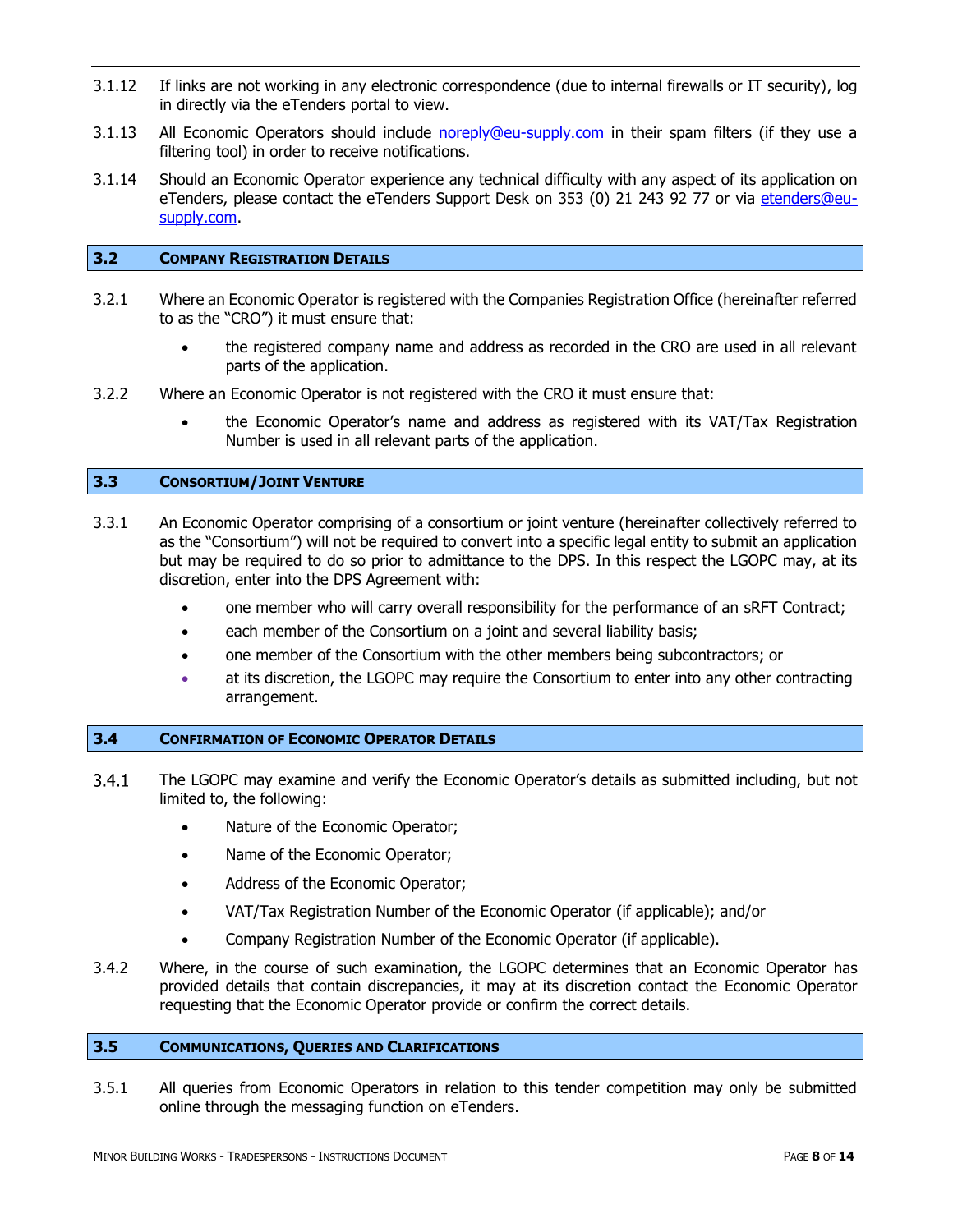- 3.5.2 The LGOPC will endeavour to respond to all reasonable queries validly received without delay. However, the LGOPC is not obliged, nor does it undertake, to respond to all queries received and queries seeking interpretation of this Instructions Document may not result in a response.
- 3.5.3 Any queries, along with the LGOPC's response to same, will, where appropriate, be communicated to all those expressing an interest in this tender competition without disclosing the name of the Economic Operator who initiated the query.
- 3.5.4 If an Economic Operator believes a query and/or its response relates to a confidential or commercially sensitive aspect of its application, it must mark the query as "Confidential" and state the reason(s) why it believes it to be confidential or commercially sensitive. The LGOPC shall have regard to such statement but shall not be bound by same. If the LGOPC, in its absolute discretion, is satisfied that the query and/or its response should be properly regarded as being confidential or commercially sensitive, the nature of the query and its response shall be kept confidential subject to the LGOPC's and/or the Economic Operators obligations under public procurement and freedom of information legislation.

#### <span id="page-8-0"></span>**3.6 CANVASSING**

- 3.6.1 Canvassing or any effort by an Economic Operator to influence any staff or agents of the LGOPC in relation to any aspect of this tender competition, may result in the Economic Operator's disqualification.
- 3.6.2 Where an Economic Operator has an existing relationship with the LGOPC (or its staff or agents), any discussions, correspondence or other influences on this tender competition may be treated as canvassing.
- 3.6.3 In accordance with Section 38 of the Ethics in Public Office Act 1995, any money, gift or other consideration from an Economic Operator holding, or seeking to obtain, admittance to the DPS will be deemed to have been paid or given corruptly unless the contrary is proved.

#### <span id="page-8-1"></span>**3.7 NOTICE OF ADDENDA**

3.7.1 The LGOPC reserves the right, where necessary for the efficient and compliant operation of the DPS, to update or alter this Instructions Document, other Tender Documents and/or any information and documents pertaining to the DPS by written notice via eTenders and any such notification will automatically become part of the Tender Documents.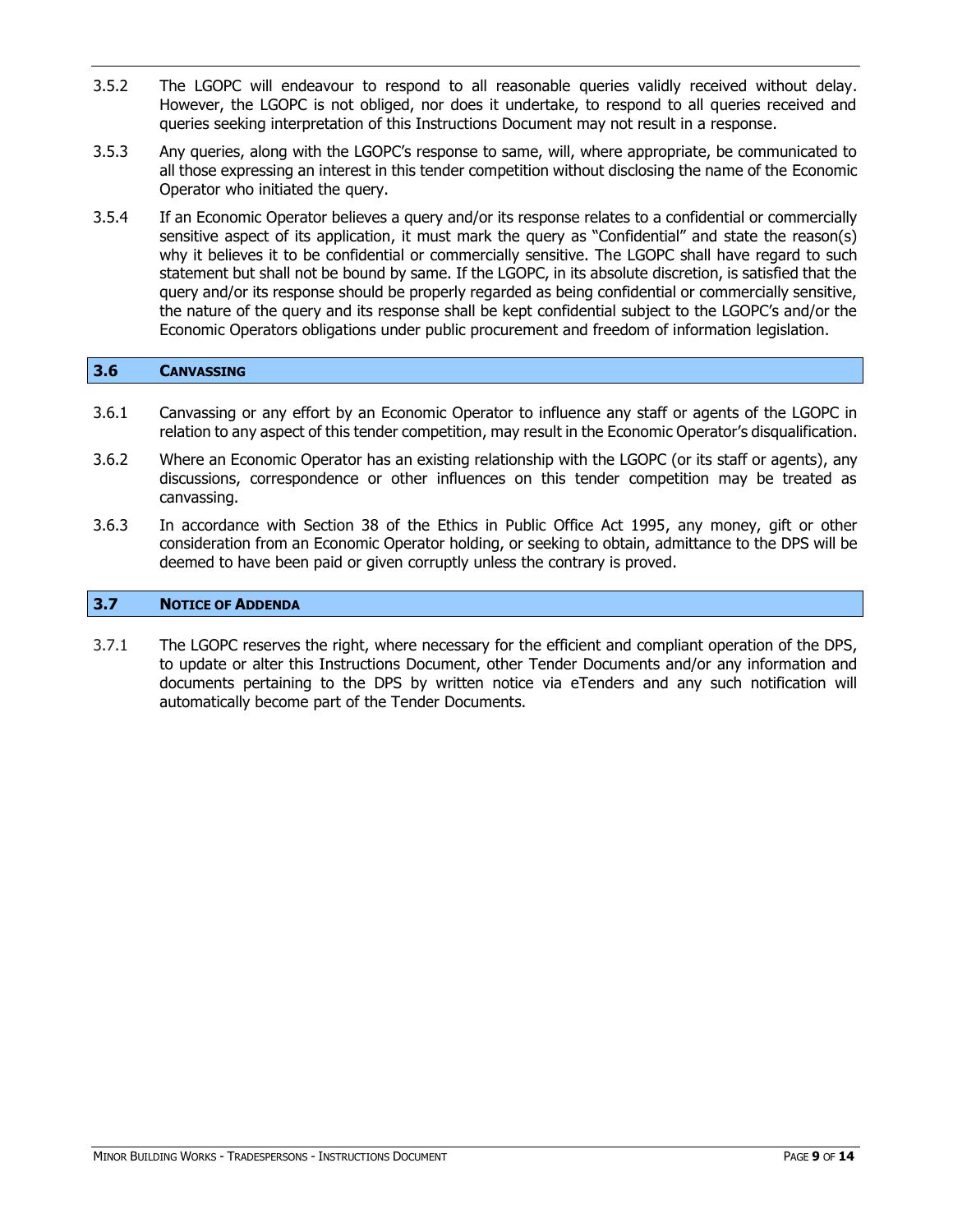### <span id="page-9-0"></span>**4.0 APPLICATION PROCESS**

#### <span id="page-9-1"></span>**4.1 GENERAL**

- 4.1.1 All applications must be made via eTenders.
- 4.1.2 Economic Operators must fully complete and submit the following in order to make a compliant application:
	- an online European Single Procurement Document (hereinafter referred to as the "ESPD") (Economic Operators applying for more than one lot are required to complete **one** ESPD only);
	- Selection Criteria (qualification questions) for **each lot** they intend to apply for.
- 4.1.3 Economic Operators do not need to complete the entire application process at one time. The application process can be updated, edited, completed and saved at any time prior to submitting an application. A User Guide is available on eTenders.
- 4.1.4 Economic Operators are not required to submit evidence of compliance with the declarations at application stage except where indicated in the ESPD and/or qualification questions. Economic Operators must be in a position to provide the requisite evidence of compliance with the declarations within five working days when requested by the LGOPC and/or Contracting Authority.

#### <span id="page-9-2"></span>**4.2 ESPD**

- 4.2.1 The ESPD is a self-declaration of the Economic Operator's financial status, abilities and suitability for a public procurement procedure and is used as preliminary evidence of fulfilment of the conditions required in public procurement procedures across the European Union.
- 4.2.2 Economic Operators can access the ESPD by clicking on "*Manage ESPD Responses*" in the ESPD section on eTenders and selecting 'Create'.
- 4.2.3 **Part I** of the ESPD relates to information concerning the Contracting Authority and the procurement procedure and does not require any input on the part of the Economic Operator.
- 4.2.4 **Part II** of the ESPD relates to information concerning the Economic Operator and requires input on the part of the Economic Operator and includes the following:

#### **Section A:**

- This section has been pre-populated with the details entered by the Economic Operator when creating its profile on eTenders and it includes questions to be answered. The Economic Operator must:
	- a) ensure that the pre-populated details regarding the Economic Operator are correct

#### **Or**

b) if necessary, amend the pre-populated details regarding the Economic Operator in order to correct them.

#### **Section B:**

- The Economic Operator must enter details regarding the representative(s) of the Economic Operator i.e. the person(s) empowered to represent the Economic Operator for the purpose of this tender competition.
- Applications shall be made under the Economic Operators account on eTenders. Section B facilitates the identification of a representative empowered to assist in or complete this process on behalf of the Economic Operator.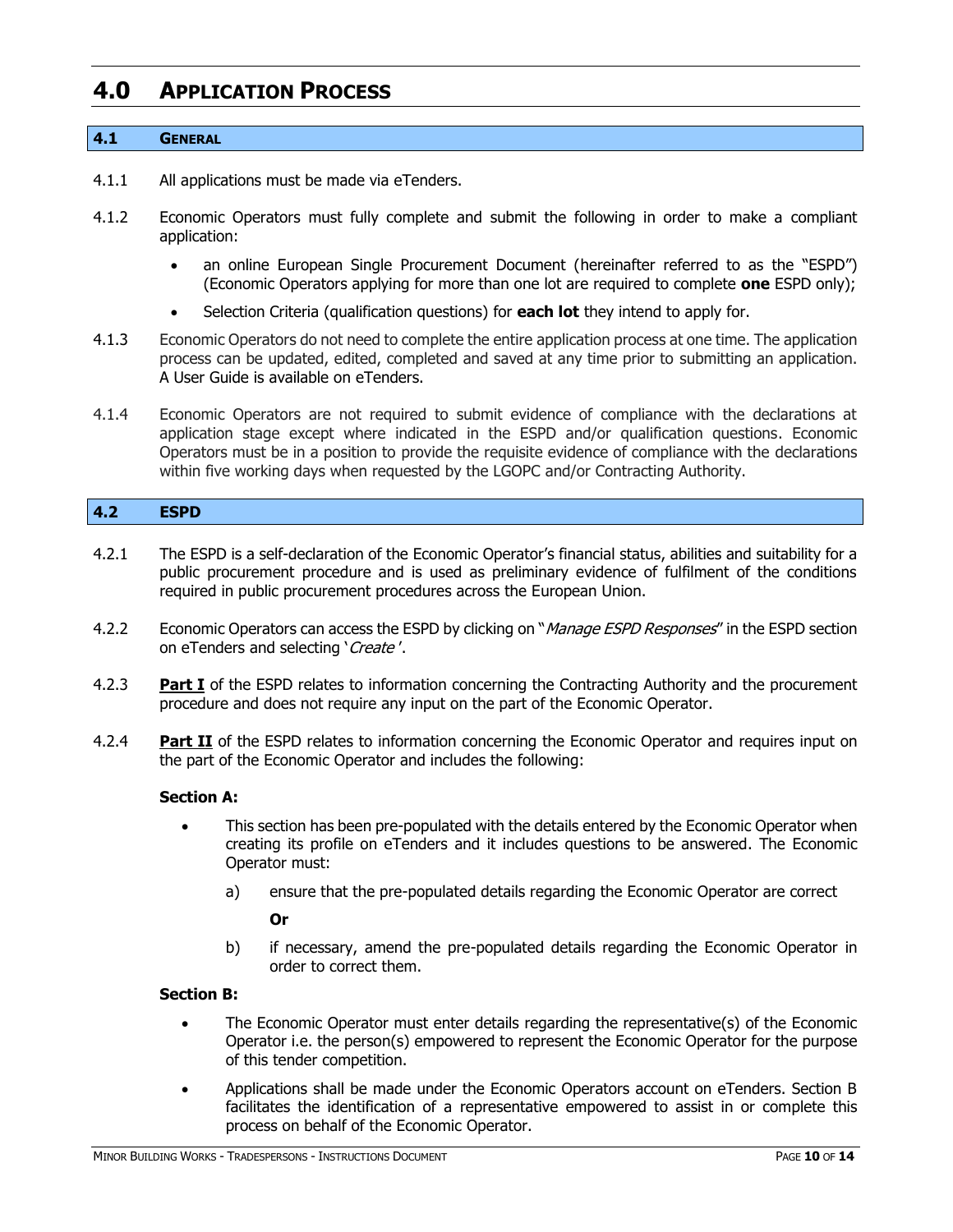#### **Section C:**

• If applicable, the Economic Operator must enter details regarding other entities that the Economic Operator relies on to meet the selection criteria (and rules (if any) under Part V) of this tender competition.

#### **Section D:**

- This Section of the ESPD does not require any input on the part of the Economic Operator for this tender competition.
- 4.2.5 **Part III** of the ESPD relates to exclusionary grounds and requires input on the part of the Economic Operator as follows:
	- Part 3.A: The Economic Operator must answer all queries on these exclusionary grounds.
	- Part 3.B: The Economic Operator must answer all queries on these exclusionary grounds.
	- Part 3.C: The Economic Operator must answer all queries on these exclusionary grounds.
- 4.2.6 **Part IV** of the ESPD: The Economic Operator must complete this declaration.

**Important Note:** In order to comply with the selection criteria for this tender competition, the Economic Operator must separately fully complete all qualification questions as part of the Selection Criteria **for each lot** they intend to apply for. (A Note to this effect has been inserted by the LGOPC in Part IV of the online ESPD).

- 4.2.7 **Part V** of the ESPD does not require any input on the part of the Economic Operator for this tender competition.
- 4.2.8 **Part VI** of the ESPD allows the Economic Operator to review its responses before selecting the date and location prior to submission of the ESPD.
- 4.2.9 The Economic Operator must select the '**Finalize** ' button in the bottom right hand corner of the screen in order to submit the ESPD.

#### <span id="page-10-0"></span>**4.3 SELECTION CRITERIA**

4.3.1 An application that includes an answer and/or response to a minimum selection ("pass/fail") criteria question and/or declaration as part of the Selection Criteria, which denotes that the Economic Operator fails to meet the minimum selection criteria for admittance to the DPS shall be deemed to be a compliant submission but shall be adjudged to fail to meet the minimum suitability criteria necessary for admittance to the DPS.

#### 4.3.2 **Lot 1: Electrical Works**

Economic Operators must fully complete all qualification questions in Lot 1.

Economic Operators can access the qualification questions by clicking on the 'Answer questions' button for Lot 1 in the 'My Response' page on eTenders.

#### 4.3.3 **Lot 2: Plumbing Works**

Economic Operators must fully complete all qualification questions in Lot 2.

Economic Operators can access the qualification questions by clicking on the 'Answer questions' button for Lot 2 in the 'My Response' page on eTenders.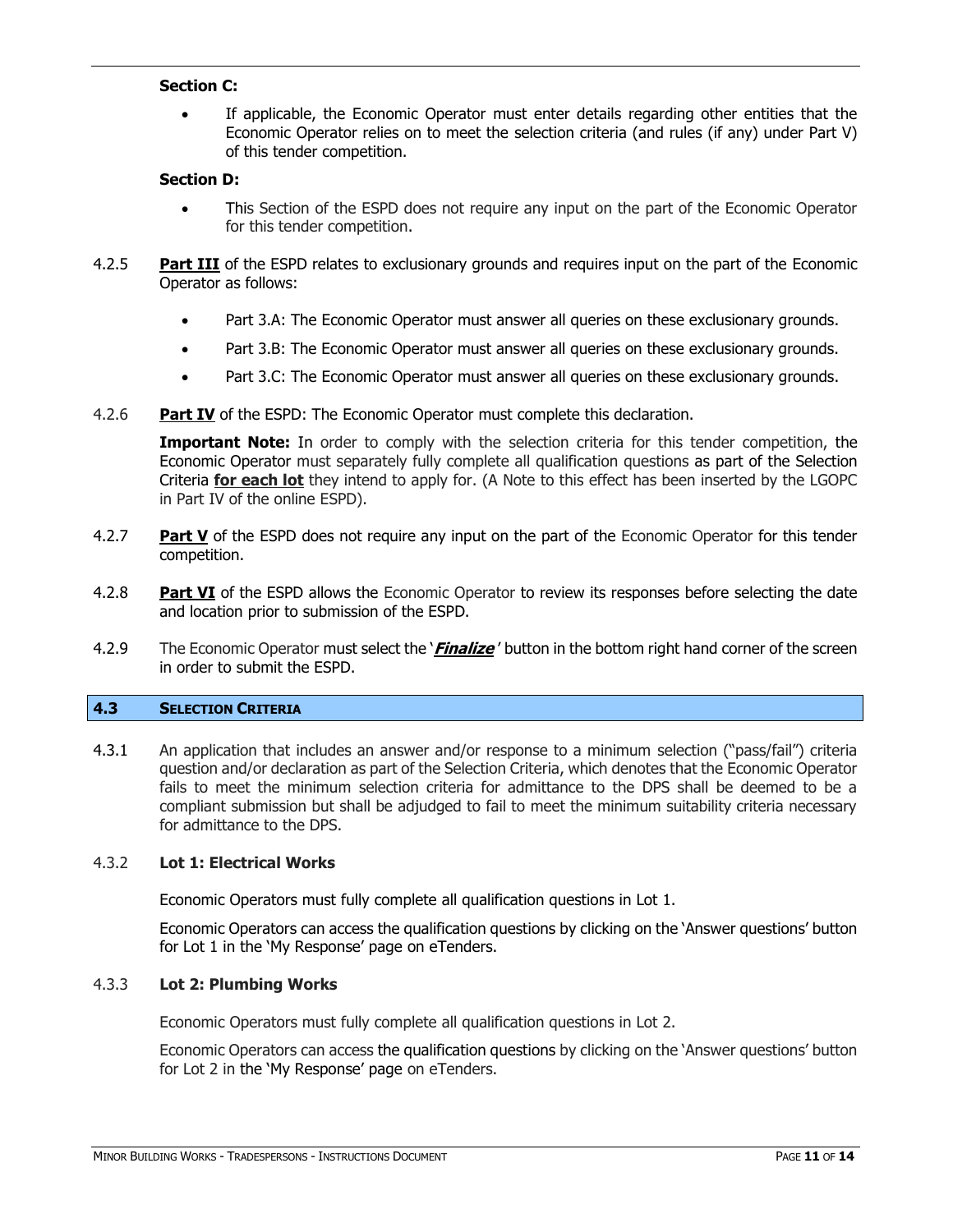#### 4.3.4 **Lot 3: Renewable Energy Systems and Ancillary Works**

Economic Operators must fully complete all qualification questions in Lot 3.

Economic Operators can access the qualification questions by clicking on the 'Answer questions' button for Lot 3 in the 'My Response' page on eTenders.

#### <span id="page-11-0"></span>**4.4 SUBMISSION OF APPLICATION**

- 4.4.1 Economic Operators must click on "Submit response" on eTenders to submit their application.
- 4.4.2 Economic Operators can review the progress of their application via "My response" on eTenders.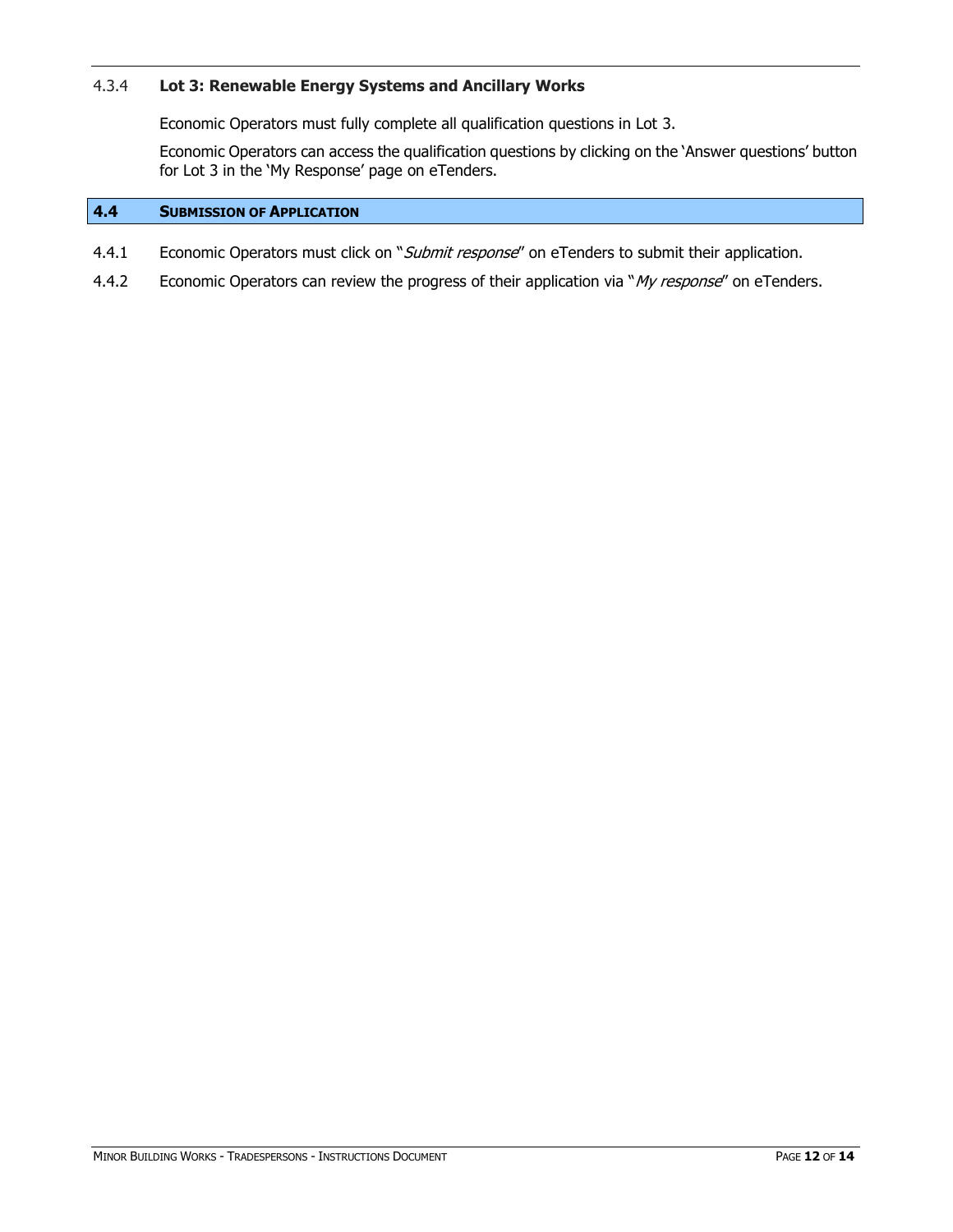## <span id="page-12-0"></span>**5.0 TENDER EVALUATION & ADMITTANCE TO THE DPS**

#### <span id="page-12-1"></span>**5.1 GENERAL**

5.1.1 Applications for admittance to the DPS will be assessed by the LGOPC as follows:

| <b>PROCESS</b>            | <b>ACTION</b>                                                                                   |
|---------------------------|-------------------------------------------------------------------------------------------------|
| <b>Compliance</b>         | Assess completeness of application for compliance with requirements of<br>the Tender Documents. |
| <b>Selection Criteria</b> | Assessment in accordance with the selection criteria.                                           |

#### <span id="page-12-2"></span>**5.2 COMPLIANCE**

- 5.2.1 Applications will be assessed to determine whether they include all information and documentation required.
- 5.2.2 Compliant applications will proceed to be assessed in accordance with the selection criteria. Noncompliant applications will not be assessed any further.

#### <span id="page-12-3"></span>**5.3 SELECTION CRITERIA**

- 5.3.1 Applications will be assessed against the selection criteria for each Lot they apply for. An application that meets the minimum selection criteria for a Lot will be considered a successful application for that Lot.
- 5.3.2 Economic Operators must meet the minimum selection criteria **for each lot they apply for**.

#### <span id="page-12-4"></span>**5.4 CLARIFICATION OF TENDERS**

- 5.4.1 During the assessment of an application, the LGOPC may seek clarifications or further information (or take such other legally permissible actions) from Economic Operators via eTenders.
- 5.4.2 The Economic Operator's response to a request for clarification or further information shall be submitted via eTenders no later than the date specified by the LGOPC. Any response provided by an Economic Operator may not constitute a material alteration of the application initially submitted.

#### <span id="page-12-5"></span>**5.5 NOTIFICATION OF EVALUATION OUTCOME**

- 5.5.1 Following assessment of an application, Economic Operators will be informed of the outcome via eTenders.
- 5.5.2 Notification of a successful application by the LGOPC to the Economic Operator shall not, in and of itself, give rise to any enforceable rights by the Economic Operator.

#### <span id="page-12-6"></span>**5.6 DPS AGREEMENT**

5.6.1 When an Economic Operator has submitted a successful application, it will be invited to formally enter on to the DPS by accepting the terms of the DPS Agreement electronically through Supplygov.